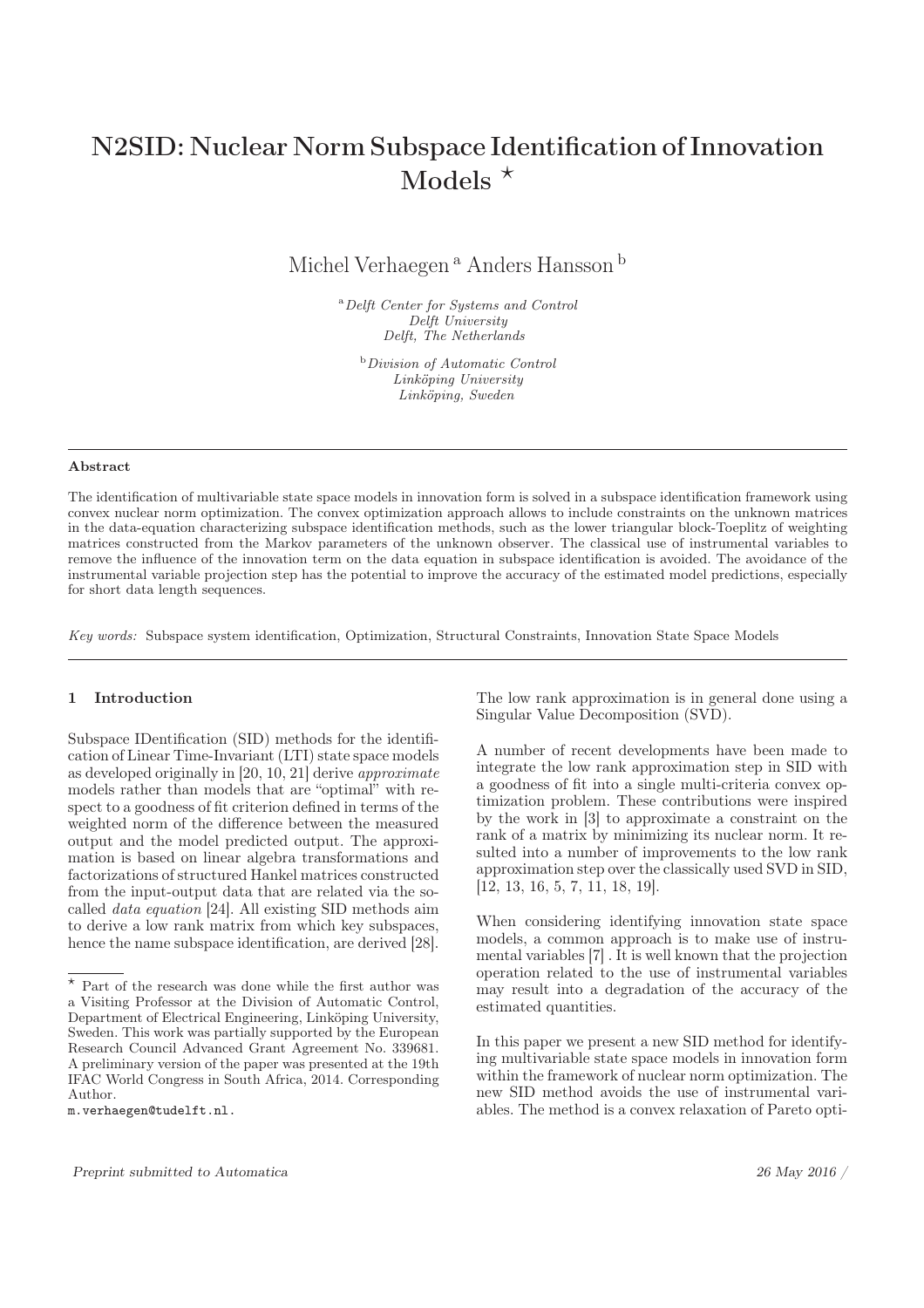mization in which structural constraints are imposed on the unknowns in the data equation, such as their block-Toeplitz matrix structure. This Pareto optimization approach allows to make a trade-off between a Prediction Error type of optimality criteria, that is minimizing the (co-)variance of the one-step ahead prediction of a linear Kalman filter type observer, on one hand, and finding an observer of lowest complexity, i.e. of lowest model order, on the other hand. The key result is that the structural Toeplitz constraint is sufficient to find the minimal observer realization when the optimal one-step ahead prediction of the output is known. The incentive to estimate a Kalman filter type of observer also justifies the constraint to attempt to minimize the variance of the onestep ahead prediction error.

It is interesting to note that this key result stipulates precise conditions on the persistancy of excitation of the input (in open-loop experiments). For many instrumental variable based SID methods it is still an open question what the persistency of excitation condition is on a generic input sequence to guarantee the algorithm to work for finite data length samples or to be consistent [9].

The convex relaxation of the new SID approach is denoted by Nuclear Norm Subspace IDentification (N2SID). The foundations for N2SID were presented in [22]. There the resulting optimization problem was solved using a Semi-Definite Programming (SDP) solver after a reformulation of the problem into an equivalent SDP problem. In addition to this the problem formulation was approximated in order to obtain a problem of manageable size for current SDP solvers. To speed up the calculations or to be able to treat longer data sequences, a new implementation in the ADMM framework has been developed. Due to the restriction of this paper, we refer the reader to [23] for a description of this new implementation. In [23] the interested reader can also find experimental results from a comparison study of N2SID with two other SID methods, N4SID and the recent Nuclear Norm based SID method presented in [11] and with PEM. This comparison study makes use of real-life data batches of the DaSIy library [2].

The paper is organized as follows. In Section 2 the identification problem for identifying a multi-variable state space model in a subspace context while taking a prediction error cost function into consideration is presented. The data equation and preliminaries on the assumptions made in the analysis and description of the subspace identification method are presented in Section 3. The multi-criteria optimization problem, the analysis of the uniqueness of solution and its convex relaxation are presented in Section 4. Finally, we end this paper with some concluding remarks.

#### *1.1 Notations*

We introduce the Matlab-like notation that for a vector or matrix  $X \in \mathbb{R}^{M \times N}$  ( $\mathbb{C}^{M \times N}$ ) it holds that  $X(m:n, p:$ q) is the sub-matrix of X with rows m through n and columns  $p$  through  $q$ .

# 2 The Subspace Identification Problem

In system identification a challenging problem is to identify Linear Time Invariant (LTI) systems with multiple inputs and multiple outputs using short length data sequences. Taking process and measurement noise into consideration, a general state space model for LTI systems can be given in so-called innovation form, [24]:

$$
\begin{cases}\nx(k+1) = Ax(k) + Bu(k) + Ke(k) \\
y(k) = Cx(k) + Du(k) + e(k)\n\end{cases}
$$
\n(1)

with  $x(k) \in \mathbb{R}^n$ ,  $y(k) \in \mathbb{R}^p$ ,  $u(k) \in \mathbb{R}^m$  and  $e(k)$  a zeromean white noise sequence. Since we are interested in short data sets no requirement on consistency is included in the following problem formulation.

*Problem Formulation:* Given the input-ouput (i/o) data batches  $\{u(k), y(k)\}_{k=1}^N$ , with  $N > n$  and assumed to be retrieved from an identification experiment with a system belonging to the class of LTI systems as represented by (1), the problem is to determine approximate system matrices  $(\hat{A}_T, \hat{B}_T, \hat{C}_T, \hat{D}, \hat{K}_T)$  that define the  $\hat{n}$ -th order observer of *"low"* complexity:

$$
\begin{cases}\n\hat{x}_T(k+1) = \hat{A}_T \hat{x}_T(k) + \hat{B}_T u_v(k) + \hat{K}_T \Big( y_v(k) - \hat{C}_T \hat{x}_T \Big) \\
\hat{y}_v(k) = \hat{C}_T \hat{x}_T(k) + \hat{D} u_v(k)\n\end{cases}
$$
\n(2)

such that the approximated output  $\hat{y}_v(k)$  is "close" to the measured output  $y_v(k)$  of the validation pair  ${u_v(k), y_v(k)}_{k=1}^{N_v}$  as expressed by a small value of the cost function,

$$
\frac{1}{N_v} \sum_{k=1}^{N_v} \|y_v(k) - \hat{y}_v(k)\|_2^2.
$$
 (3)

The quantitative notions like *"low"* and *"close approximation"* will be made more precise later on. The solution to this problem is provided under two assumptions. The first is listed here, the second at the end of Section 3.

**Assumption A.1.** The pair  $(A, C)$  is observable and the pair  $(A, [B K])$  is reachable.

A key starting point in the formulation of subspace methods is the relation between structured Hankel matrices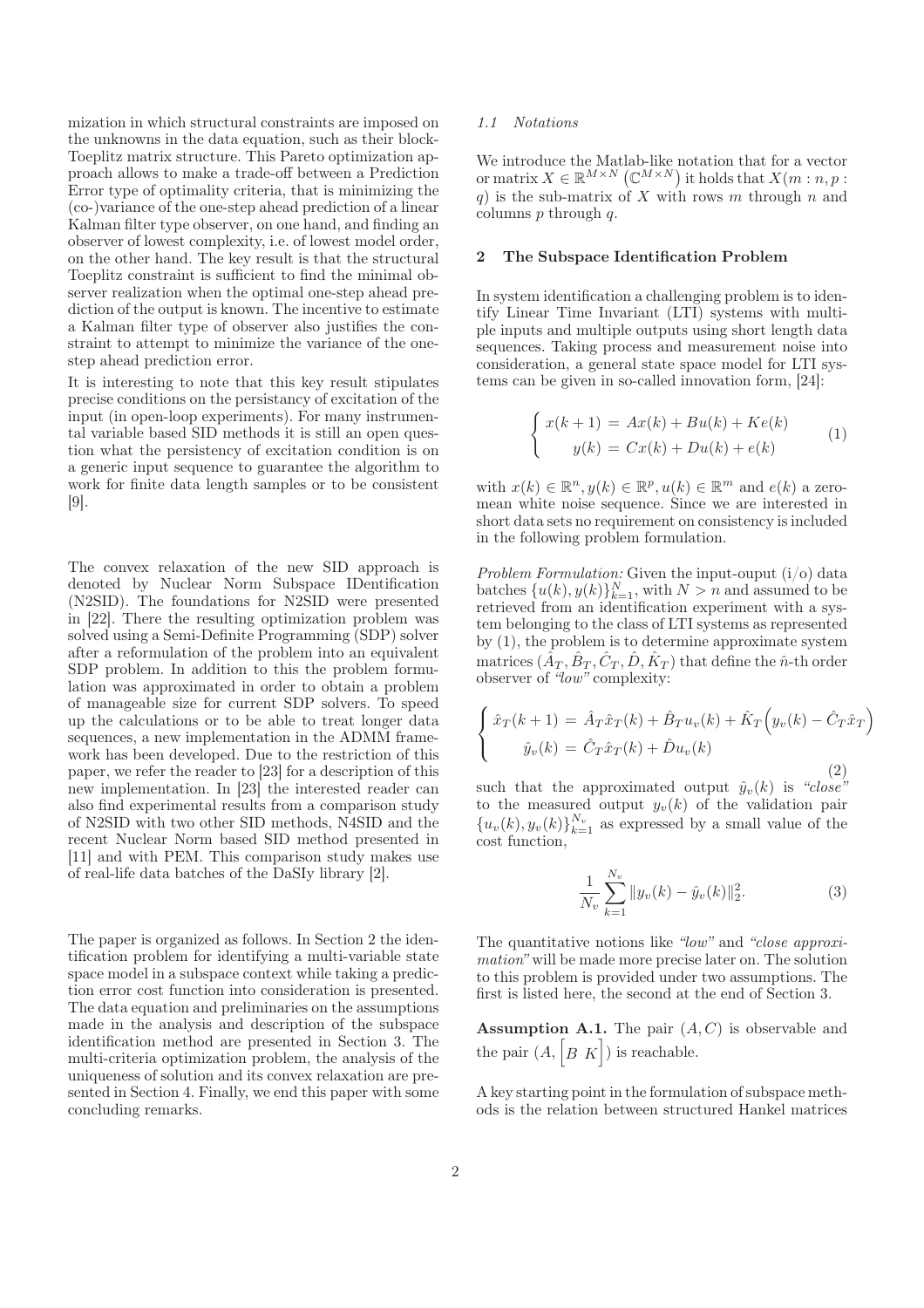constructed from the i/o data. This relationship will as defined in [24] be called the data equation. It will be presented in the next section.

# 3 The Data Equation, its structure and Preliminaries

Let the LTI model (1) be represented in its so-called observer form:

$$
\begin{cases}\nx(k+1) = (A - KC)x(k) + (B - KD)u(k) + Ky(k) \\
y(k) = Cx(k) + Du(k) + e(k)\n\end{cases}
$$
\n(4)

We will denote this model compactly as:

$$
\begin{cases}\nx(k+1) = Ax(k) + Bu(k) + Ky(k) \\
y(k) = Cx(k) + Du(k) + e(k)\n\end{cases}
$$
\n(5)

with A the observer system matrix  $(A - KC)$  and B equal to  $(B - KD)$ . Though this property will not be used in the sequel, the matrix  $A$  can be assumed to be asymptotically stable.

For the construction of the data equation, we store the measured i/o data in block-Hankel matrices. For fixed  $N$  assumed to be larger then the order  $n$  of the underlying system, the definition of the number of block-rows fully defines the size of these Hankel matrices. Let this dimensioning parameter be denoted by s, then the Hankel matrix of the input is defined as:

$$
U_{s,N} = \begin{bmatrix} u(1) & u(2) & \cdots & u(N-s+1) \\ u(2) & u(3) & & \vdots \\ \vdots & & \ddots & \\ u(s) & u(s+1) & \cdots & u(N) \end{bmatrix} .
$$
 (6)

The Hankel matrices from the output  $y(k)$  and the innovation  $e(k)$  are defined similarly and denoted by  $Y_{s,N}$ and  $E_{s,N}$ , respectively. The relationship between these Hankel matrices, that readily follows from the linear model equations in (5), require the definition of the following *structured* matrices. First we define the extended observability matrix  $\mathcal{O}_s$ :

$$
\mathcal{O}_s^T = \left[ C^T \mathcal{A}^T C^T \cdots \mathcal{A}^{T^{s-1}} C^T \right]. \tag{7}
$$

Second, we define a Toeplitz matrix from the quadruple

of systems matrices  $\{A, B, C, D\}$  as:

$$
T_{u,s} = \begin{bmatrix} D & 0 & \cdots & 0 \\ CB & D & 0 \\ \vdots & & \ddots & \\ CA^{s-2}\mathcal{B} & \cdots & D \end{bmatrix}
$$
 (8)

and in the same way we define a Toeplitz matrix  $T_{y,s}$ from the quadruple  $\{A, K, C, 0\}$ . Finally, let the state sequence be stored as:

$$
X_N = [x(1) \ x(2) \ \cdots \ x(N - s + 1)]. \tag{9}
$$

Then the data equation compactly reads:

$$
Y_{s,N} = \mathcal{O}_s X_N + T_{u,s} U_{s,N} + T_{y,s} Y_{s,N} + E_{s,N}.
$$
 (10)

This equation is a simple linear matrix equation that highlights the challenges in subspace identification, which is to approximate from the given Hankel matrices  $Y_{s,N}$  and  $U_{s,N}$  the column space of the observability matrix and/or that of the state sequence of the observer (5).

The equation is highly structured. In this paper we focus on the following key structural properties of the unknown matrices in (10):

- (1) The matrix product  $\mathcal{O}_s X_N$  is *low rank* when  $s > n$ .
- (2) The matrices  $T_{u,s}$  and  $T_{y,s}$  are block-Toeplitz.
- (3) The matrix  $E_{s,N}$  is block-Hankel.

The interesting observation is that these three structural properties can all be considered in the multi-criteria optimization problem while preserving convexity. This is demonstrated in Section 4.

The analysis in Section 4 requires the following preliminaries.

**Definition 1** [24]: A signal  $u(k) \in \mathbb{R}^m$  is persistently *exciting of order* s *if and only if there exists an integer* N such that the matrix  $U_{s,N}$  has full row rank.

Lemma 2 *[9]: Consider the state space model in innovation form* (1) *and let all stochastic signals be stationary and ergodic, let Assumption A.1 be satisfied and let the input* u(k) *be quasi-stationary [15] and persistently exciting of order*  $s + n$ *, then:* 

$$
\lim_{N\to\infty}\frac{1}{N}\begin{bmatrix} X_N\\U_{s,N} \end{bmatrix}\begin{bmatrix} X_N^T & U_{s,N}^T \end{bmatrix}>0
$$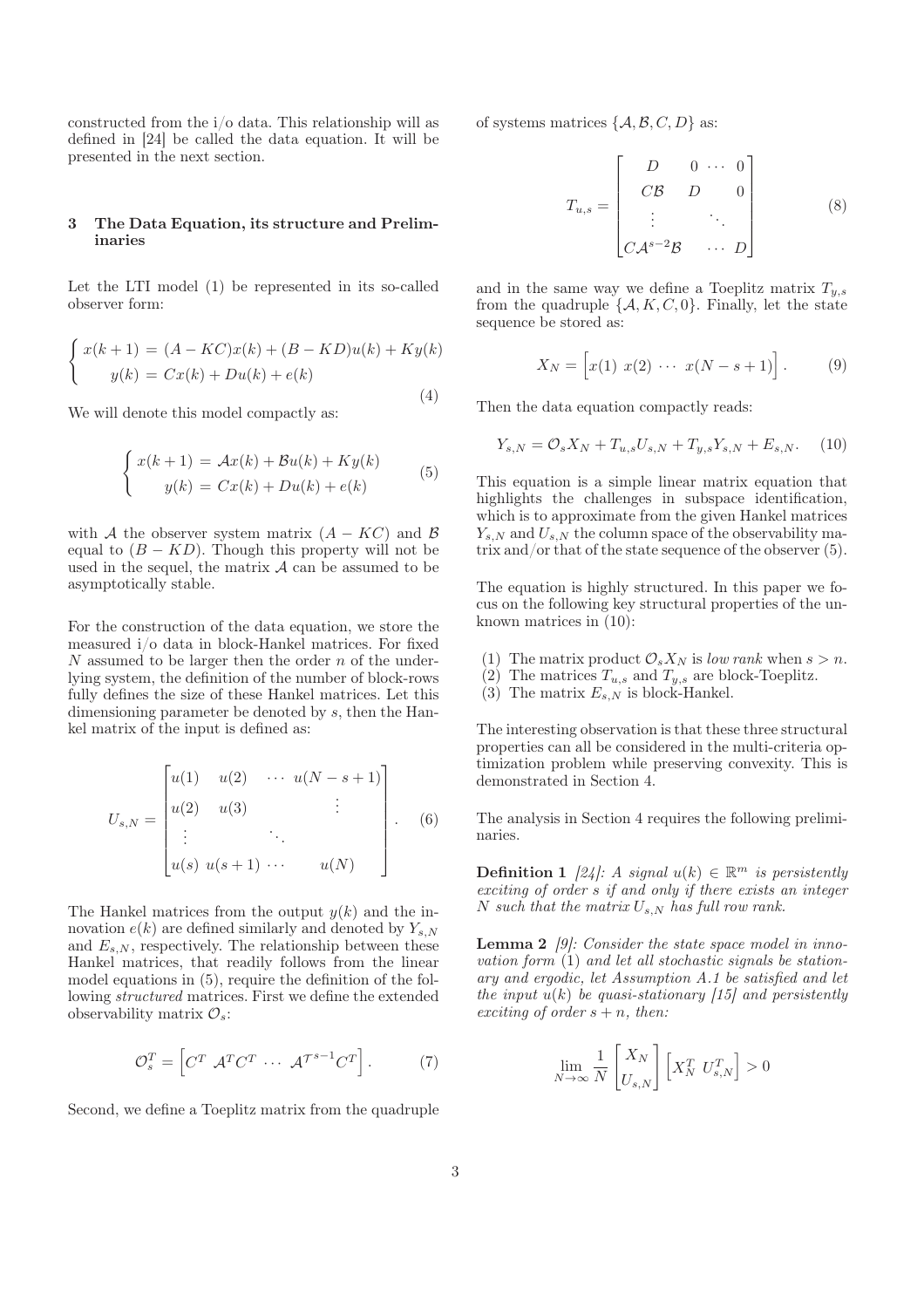Corollary 3 *Let the conditions stipulated in Lemma 2 hold, and let* u(k) *be statistically independent from the innovation sequence*  $e(\ell)$  *for all*  $k, \ell$ *, then,* 

$$
\lim_{N \to \infty} \frac{1}{N} \begin{bmatrix} X_N \\ U_{s,N} \\ Y_{s,N} \end{bmatrix} \begin{bmatrix} X_N^T & U_{s,N}^T & Y_{s,N}^T \end{bmatrix} > 0
$$

**Proof:** Since  $e(k)$  is white noise, it follows that  $\mathbb{E}[x(k)e(\ell)^T] = 0$  (with E denoting the expectation operator), for  $\ell \geq k$ . This in combination with the independency between  $u(k)$  and  $e(\ell)$ , the white noise property of  $e(k)$  and the ergodicity or the quasi-stationarity of the signals yields,

$$
\lim_{N \to \infty} \frac{1}{N} \begin{bmatrix} X_N \\ U_{s,N} \\ E_{s,N} \end{bmatrix} \begin{bmatrix} X_N^T & U_{s,N}^T & E_{s,N}^T \end{bmatrix} > 0 \tag{11}
$$

Consider model (1) and let the block-Toeplitz matrices  $T'_{u,s}$  and  $T_{e,s}$  be defined as the Toeplitz matrix  $T_{u,s}$  in (8) but from the quadruples  $(A, B, C, D)$  and  $(A, K, C, I)$ , respectively. Let  $O_s^T = \left[ C^T A^T C^T \cdots A^{T^{s-1}} C^T \right]$ . Then we can state the following alternative data equation:

$$
Y_{s,N} = O_s X_N + T'_{u,s} U_{s,N} + T_{e,s} E_{s,N}
$$

By this data equation, we have that,

|           |  |                                         | $X_N^{}$            |  |
|-----------|--|-----------------------------------------|---------------------|--|
| $U_{s,N}$ |  |                                         | $\mathcal{I}_{s,N}$ |  |
| s, N      |  | $\left[O_s \ T'_{u,s} \ T_{e,s}\right]$ | $E_{s,N}$           |  |

The results follows from (11) and the fact that the matrix  $T_{e,s}$  is square and invertible.

Based on this result the following assumption is stipulated.

Assumption A.2. Consider the model (5), then there exists an integer  $N$  such that the compound matrix,

$$
\begin{bmatrix} X_N \\ U_{s,N} \\ Y_{s,N} \end{bmatrix}
$$

has full row rank.

# 4 N2SID

# *4.1 Pareto optimal Subspace Identification*

When assuming the optimal observer given, the quantity  $\hat{y}(k)$  is the minimum variance prediction of the output and equal to  $y(k) - e(k)$ . Let the Hankel matrix  $\hat{Y}_{s,N}$  be defined from this sequence  $\hat{y}(k)$  as we defined  $Y_{s,N}$  from  $y(k)$ . Then the data equation (10) can be reformulated into:

$$
\hat{Y}_{s,N} = \mathcal{O}_s X_N + T_{u,s} U_{s,N} + T_{y,s} Y_{s,N}.
$$
 (12)

Let  $\mathcal{T}_{p,m}$  denote the class of lower triangular block-Toeplitz matrices with block entries  $p \times m$  matrices and let  $\mathcal{H}_p$  denote the class of block-Hankel matrices with block entries of  $p$  column vectors. Then the three key structural properties listed in Section 3 are taken into account in an optimization problem seeking a trade-off between the following cost functions,

$$
\operatorname{rank}\left(\Gamma_{s,N} - \Theta_u U_{s,N} - \Theta_y Y_{s,N}\right)
$$
  
and 
$$
\operatorname{Tr}\mathbb{E}\left[\left(y(k) - \gamma(k)\right)\left(y(k) - \gamma(k)\right)^T\right]
$$
 (13)

Here E denotes the expectation operator. The optimization variables in the cost function are  $\Gamma_{s,N}$  with entries  $\gamma(k)$  and  $\Theta_u, \Theta_y$ . The matrix  $\Gamma_{s,N} \in \mathcal{H}_p$  is the (block-) Hankel matrix approximating the Hankel matrix  $\hat{Y}_{s,N}$ and constructed from the approximation of the one-step ahead prediction of the output denoted by  $\gamma(k)$  in the same way  $\hat{Y}_{s,N}$  was constructed from  $\hat{y}(k)$ . Further, we have the following constraints on the matrices  $\Theta_u \in \mathcal{T}_{p,m}$ and  $\Theta_y \in \mathcal{T}_{p,p}$ .

An optimal trade-off between the above two cost functions is called a Pareto optimal solution. Moreover, the Pareto optimization problem is not tractable. For that purpose we will develop in the next subsection a *convex relaxation* of the cost functions.

Before stating this convex relaxation an analysis is made on additional constraints that can be imposed on the block-Toeplitz matrices  $\Theta_u$  and  $\Theta_y$  and/or under what conditions their block-Toeplitz structure is sufficient to find a unique solution.

# *4.2 Additional structure in the block-Toeplitz matrices*  $T_{u,s}$  and  $T_{y,s}$

In this section we analyse the additional structure present in the block-Toeplitz matrices  $T_{u,s}$  and  $T_{y,s}$  as well as the conditions under which the block-Toeplitz structure is sufficient to find the system matrices  $(\mathcal{A}_T, \mathcal{B}_T, C_T, D, K_T)$ . These conditions are summarized in Theorem 1 of this paper. First, we state in Lemma 4,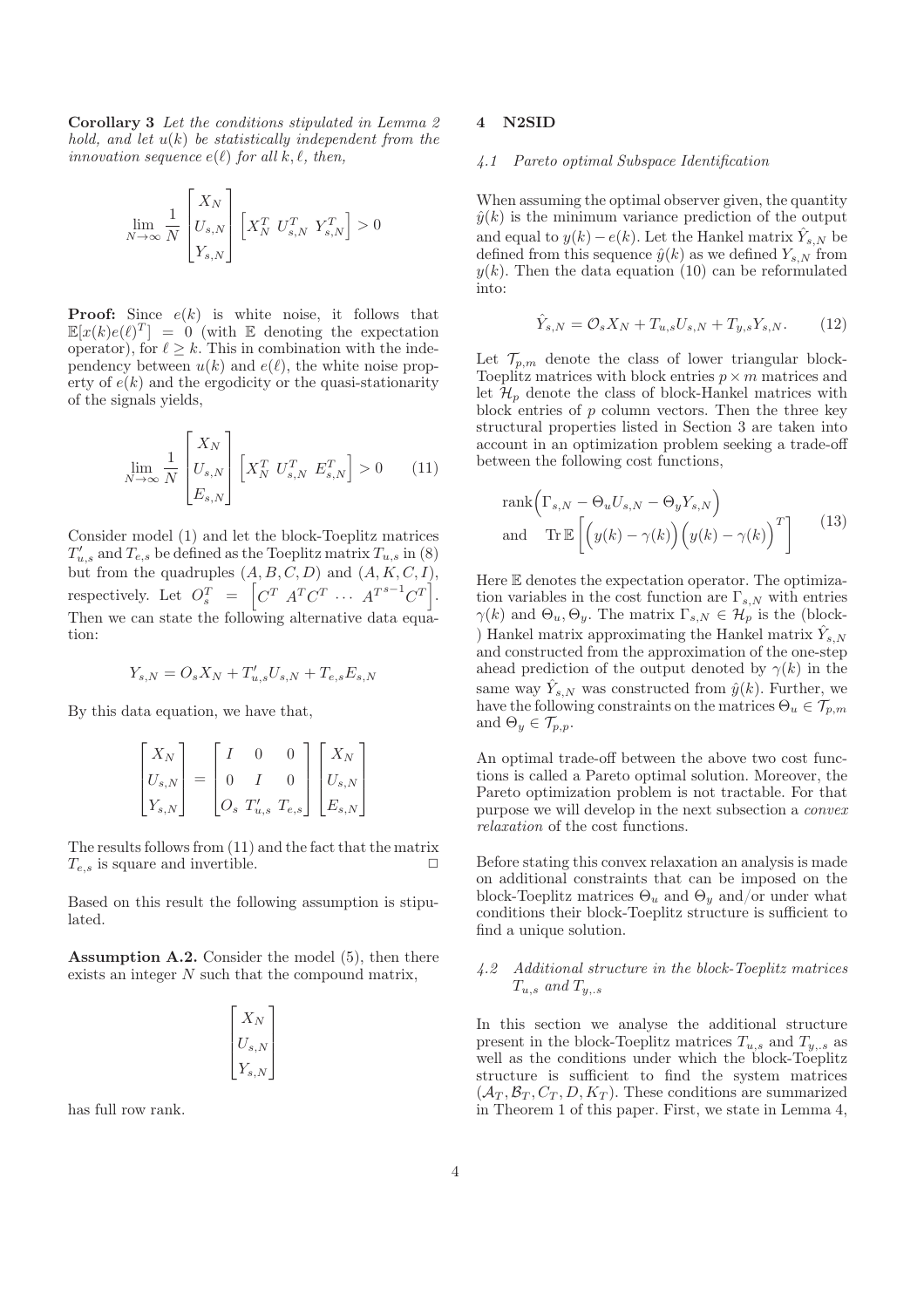the additional structure in the block-Toeplitz matrices  $T_{u,s}$  and  $T_{y,s}$ .

**Lemma 4** Let  $s > n$ . Then we can partition the block-Toeplitz matrices  $T_{u,s}$  and  $T_{y,s}$ , defined in the data equa*tion* (10) *as,*

$$
T_{u,s} = \left[ \frac{T_{u,n} \quad | \quad 0}{H_{u,s-n} \mid T_{u,s-n}} \right] \tag{14}
$$

and likewise for the matrix  $T_{y,s}$ . Here the matrices Hu,s−<sup>n</sup> *and* Hy,s−<sup>n</sup> *can be decomposed as,*

$$
\begin{bmatrix} H_{u,s-n} | H_{y,s-n} \end{bmatrix} = \begin{bmatrix} C \\ C A \\ \vdots \\ C A^{s-n-1} \end{bmatrix} \begin{bmatrix} A^{n-1}B & \cdots & B | A^{n-1}K & \cdots & K \end{bmatrix}
$$
 (15)

**Proof:** Follows by construction. □

Remark 5 *Lemma 4 can be used to impose an additional constraint on the block-Toeplitz matrices*  $\Theta_u$  *and*  $\Theta_y$ *. If we partition these block-Toeplitz matrices conformal their*  $counterparts T_{u,s}$  *and*  $T_{u,s}$  *as highlighted in Lemma 4, as follows,*

$$
\Theta_{u,s} = \left[ \begin{array}{c|c} \Theta_{u,n} & 0 \\ \hline H_{u,s-n}^{\Theta} & \Theta_{u,s-n} \end{array} \right]
$$

*(likewise for*  $\Theta_{y,s}$ *), then for the case*  $s \geq 2n$  *we can impose the following additional constraint,*

$$
rank\left(\left[H_{u,s-n}^{\Theta} \ H_{y,s-n}^{\Theta}\right]\right)=n
$$

The additional constraint highlighted in Remark 5 can be reformulated, as done e.g. in [18, 19], as a rank minimization constraint, that can be relaxed to a convex constraint using the nuclear norm. However we seek to avoid imposing this additional constraint in order to minimize the number of regularization parameters. The basis herefore is provided in the next theorem.

**Theorem 1** *Consider the observer in* (1) *with*  $x(k) \in$  $\mathbb{R}^n$  and consider the rank optimization problem in Eq. (13) *only with*  $\Gamma_{s,N}$  *fixed to*  $\hat{Y}_{s,N}$ *, let*  $s > n$  *and let* As*sumptions A.1 and A.2 be satisfied, Then,*

$$
\min_{\Theta_u \in \mathcal{T}_{p,m}, \Theta_y \in \mathcal{T}_{p,p}} \text{rank}(\hat{Y}_{s,N} - \Theta_u U_{s,N} - \Theta_y Y_{s,N}) = n
$$

*Further the arguments optimizing the above optimization problem, denoted as*  $\hat{\Theta}_u$ ,  $\hat{\Theta}_y$  *are unique and equal to,* 

$$
\hat{\Theta}_u = T_{u,s} \quad \hat{\Theta}_y = T_{y,s}
$$

*with* Tu,s, Ty,s *the true underlying block-Toeplitz matrices in the data equation*(10)*.*

**Proof:** Let  $\delta_u \in \mathcal{T}_{p,m}, \delta_y \in \mathcal{T}_{p,p}$ , then,

$$
\hat{Y}_{s,N} - \Theta_u U_{s,N} - \Theta_y Y_{s,N} = \hat{Y}_{s,N} - (T_{u,s} + \delta_u) U_{s,N} -
$$
\n
$$
(T_{y,s} + \delta_y) Y_{s,N}
$$
\n
$$
= \mathcal{O}_s X_N - \delta_u U_{s,N} - \delta_y Y_{s,N}
$$

Therefore,

$$
rank(\hat{Y}_{s,N} - \Theta_u U_{s,N} - \Theta_y Y_{s,N}) =
$$

$$
rank(\mathcal{O}_s X_N - \delta_u U_{s,N} - \delta_y Y_{s,N})
$$

Application of Sylvester's inequality [24] and under Assumption A.2, we further have,

$$
rank(\hat{Y}_{s,N} - \Theta_u U_{s,N} - \Theta_y Y_{s,N}) = rank(\begin{bmatrix} \mathcal{O}_s & \delta_u & \delta_y \end{bmatrix})
$$
\n(16)

First notice that under Assumption A.1 the rank of this matrix is n for  $\delta_u = 0$  and  $\delta_y = 0$ . Since the  $\text{rank} \left( \begin{bmatrix} \mathcal{O}_s & \delta_u & \delta_y \end{bmatrix} \right) \geq \text{rank} \begin{bmatrix} \mathcal{O}_s \end{bmatrix}$  for all  $\delta_u, \delta_y$ , we have that  $n$  is the minimal value of the rank in  $(16)$ .

It will now be shown that this minimal value of the rank, can only be reached for both  $\delta_u$  and  $\delta_y$  equal to zero.

For that purpose, let  $t = \{t_i \in \mathbb{R}^{p \times (m+p)}\}_{i=1}^s$  be a sequence of arbitrary matrices that define the lower triangular block-Toeplitz matrix  $\Delta^{s}(t)$  as:

$$
\Delta^{s}(t) = \begin{bmatrix} t_1 & 0 & \cdots & 0 \\ t_2 & t_1 & & \vdots \\ \vdots & & \ddots & \vdots \\ t_s & t_{s-1} & \cdots & t_1 \end{bmatrix} \in \mathbb{R}^{sp \times s(m+p)}
$$

The columns of the compound matrix  $\left[\delta_u \ \delta_y\right]$  in (16) can always be permuted into a matrix of the form  $\Delta^{s}(t)$ and since column permutations do not change the rank of a matrix we have that,

$$
\text{rank}\left(\left[\mathcal{O}_s \, \delta_u \, \delta_y\right]\right) = \text{rank}\left(\left[\mathcal{O}_s \, \Delta^s(t)\right]\right)
$$

Now we show that the following condition

$$
rank\left(\left[\mathcal{O}_s \ \Delta^s(t)\right]\right) = n
$$

implies that  $\Delta^{s}(t)$  has to be zero. In order for the above rank constraint to hold we need  $\Delta^{s}(t)$  to be of the following form: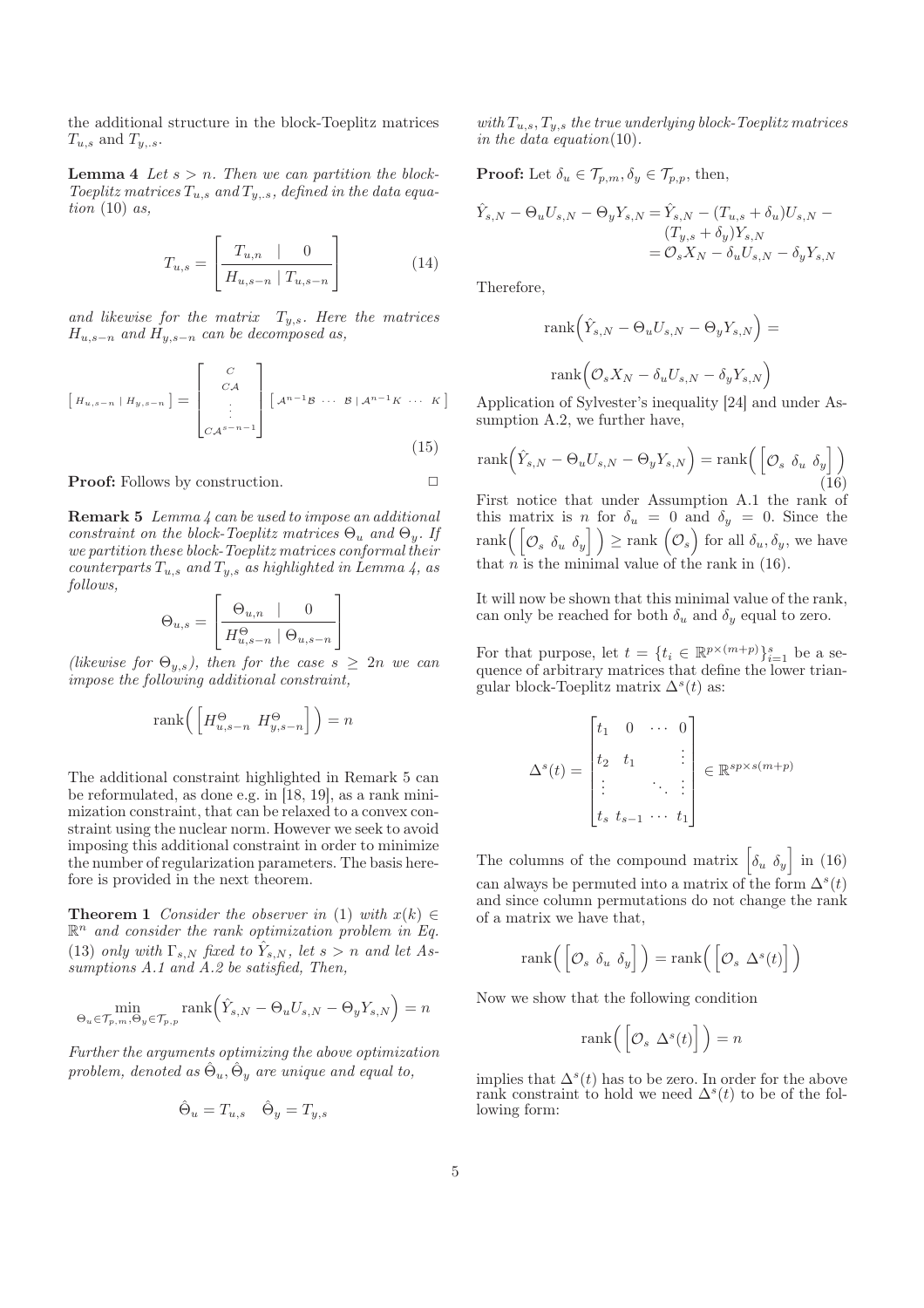$$
\begin{bmatrix} t_1 & 0 & \cdots & 0 & 0 \\ t_2 & t_1 & & 0 & 0 \\ \vdots & & \ddots & & \\ t_s & t_{s-1} & \cdots & t_2 & t_1 \end{bmatrix} = \mathcal{O}_s \begin{bmatrix} q_1 & q_2 & \cdots & q_{s-1} & q_s \end{bmatrix}
$$
 (17)

The fact that  $s > n$ , we have that  $\text{rank}(\mathcal{O}_{s-1}) = n$  and therefore we can deduce from the first  $p(s-1)$  rows of the last  $p + m$  columns in the expression (17) that,

$$
q_s = 0 \Rightarrow t_1 = 0
$$

Using this result, and the Toeplitz structure of  $\Delta^{s}(t)$ , we can in the same way conclude from the first  $p(s-1)$  rows and from the columns  $(s-2)(m+p)+1$  to  $(s-1)(m+p)$ in (17) that,

$$
q_{s-1} = 0 \Rightarrow t_2 = 0 \quad \text{etc.}
$$

Hence there cannot be a  $\Delta^{s}(t)$  with the given Toeplitz structure that is different from zero such that  $rank(\left[ \mathcal{O}_{s} \left[ \Delta^{s}(t) \right] \right]) = n.$  Hence the minimal value of the rank of the matrix  $\left[\mathcal{O}_s \ \delta_u \ \delta_y\right]$  in (16) w.r.t.  $\delta_u$ ,  $\delta_y$  yields zero value of both. This concludes the proof.

## *4.3 A convex relaxation*

A convex relaxation of the NP hard problem formulation in (13) will now be developed. The original problem is reformulated in two ways. First, the rank operator is substituted by the nuclear norm. The nuclear norm of a matrix X denoted by  $||X||_{\star}$  is defined as the sum of the singular values of the matrix  $X$ . It is also known as the trace norm, the Ky Fan norm or the Schatten norm, [14]. This is known to be a good approximation of the rank operator when it is to be minimized, [4, 3]. Second, the minimum variance criterion is substituted by the following sample average  $\frac{1}{N} \sum_{k=1}^{N} ||y(k) - \gamma(k)||_2^2$ .

By introducing a scalarization parameter  $\lambda \in [0, \infty)$ , which can be interpreted as a regularization parameter, all Pareto optimal solutions of the convex reformulation of the N2SID problem can be obtained by solving:

 $\min_{\Gamma_{s,N}} \in \mathcal{H}_p, \Theta_{u,s} \in \mathcal{T}_{p,m}, \Theta_{y,s} \in \mathcal{T}_{p,p} \ \ \left\| \Gamma_{s,N} - \Theta_{u,s} U_{s,N} - \bar{\Theta_{y,s}} Y_{s,N} \right\| \star$ 

$$
+\frac{\lambda}{N}\sum_{k=1}^{N}||y(k)-\gamma(k)||_{2}^{2}
$$
\n(18)

for all values of  $\lambda \in [0, \infty)$ .

Remark 4 *The method can be extended to other related identification problems. As a first example we consider the identification problem of an innovation model with absence of a measurable input, is to consider the following convex relaxed problem formulation:*

$$
\min_{\Gamma_{s,N} \in \mathcal{H}_p, \Theta_{y,s} \in \mathcal{T}_{p,p}} ||\Gamma_{s,N} - \Theta_{y,s} Y_{s,N}||_{\star} + \frac{\lambda}{N} \sum_{k=1}^N ||y(k) - \gamma(k)||_2^2.
$$
\n(19)

*A second example is the case of the Kalman gain* K *in* (1) *to be zero. In that case the parameter (matrix)*  $\Theta_u$  *in* (13) *is simply set to zero. Such a constraint, if valid, will again improve the results.*

It is well-known that the problem (18) can be recast as a Semi-Definite Programming (SDP) problem, [4, 3], and hence it can be solved in polynomial time with standard SDP solvers. The reformulation, however, introduces additional matrix variables of dimension  $N \times N$ . Therefore limiting the size of problems possible to solve when using current SDP solvers [22]. In [23] an alternative exact method using ADMM is presented that was inspired by its successful application in [11].

#### *4.4 Calculation of the system matrices*

The convex-optimization problem (18) yields the estimates of the quantities  $\Gamma_{s,N}, \Theta_{u,s}$  and  $\Theta_{y,s}$ . Since the outcome depends on the regularization parameter  $\lambda$ , let us denote these estimates as  $\hat{\Gamma}_{s,N}(\lambda), \hat{\Theta}_{u,s}(\lambda)$  and  $\hat{\Theta}_{y,s}(\lambda)$  respectively. The determination of the system matrices starts with an SVD of the "low rank" approximated matrix as follows:

$$
\hat{\Gamma}_{s,N}(\lambda) - \hat{\Theta}_{u,s}(\lambda)U_{s,N} - \hat{\Theta}_{y,s}(\lambda)Y_{s,N} = \left[U_{\hat{n}}(\lambda) \mid \star\right] \left[\frac{\Sigma_{\hat{n}}(\lambda) \mid 0}{0 \mid \star}\right] \left[\frac{V_{\hat{n}}^T(\lambda)}{\star}\right] \tag{20}
$$

where  $\hat{n}$  is an integer denoting the  $\hat{n}$  largest singular values and the notation  $\star$  denotes a compatible matrix not of interest here. The selection of  $\hat{n}$  is outlined in the algorithmic description given next.

The algorithm requires in addition to the input-output data sequences the user to specify the parameter s to fix the number of block rows in the block-Hankel matrices  $U_{s,N}$  and  $Y_{s,N}$  and an interval for the parameter  $\lambda$  denoted by  $\Lambda = [\lambda_{\min}, \lambda_{\max}]$ . As for the implementation described in [11] the identification data set could be partitioned in two parts to avoid overfitting. The first part is referred to as the ide-1 part of the identification data set and the remaining part of the identification data set is referred to as the ide-2 part. This splitting of the data set was recommended in [11] to avoid overfitting.

The N2SID algorithm is summarized as follows. We start with gridding the interval  $\Lambda = [\lambda_{\min}, \lambda_{\max}]$  into L different points, e.g. using the Matlab

notation  $\Lambda = \texttt{logspace}\Big(\log(\lambda_{\min}), \log(\lambda_{\max}), L\Big).$  The set  $\Lambda$  is defined by  $\Lambda = {\lambda_i}_{i=1}^L$ .

For each  $\lambda_i \in \Lambda$  we do the following (leaving out for the sake of brevity the dependency of the estimated system matrices on this parameter  $\lambda_i$ :

.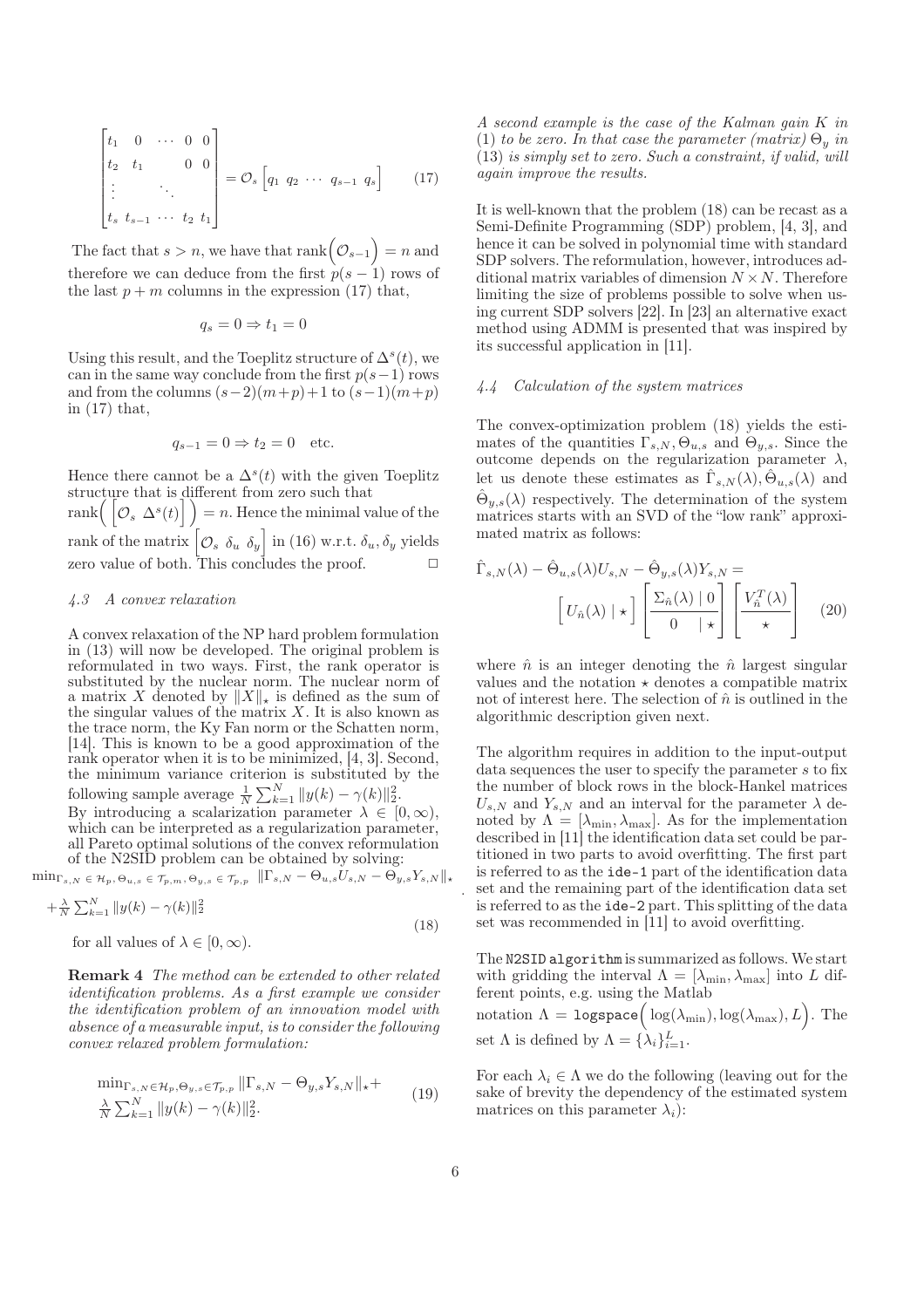- (1) *Order Selection:* Solve (18) using the data set ide-1 and compute the SVD as in (20). Based on the singular values of this SVD the model order  $\hat{n}$  is selected. This can be done manually by the user or automatically. Such automatic selection can be done as in the N4SID implementation in [15] as highlighted in [11]: order the singular values in (20) in descending order, then select that index of the singular value that in logarithm is closest to the logarithmic mean of the maximum and minimum singular values in (20).
- (2) *Computing the pair*  $(\hat{A}_T, \hat{C}_T)$ : From the SVD in  $(20)$ , and the selected model order  $\hat{n}$ , the pair is derived from the matrix  $U_{\hat{n}}(\lambda_i)$  as done in classical SID methods by considering  $U_{\hat{n}}(\lambda_i)$  to be an approximation of the extended observability matrix  $\mathcal{O}_s$ , see e.g. [24].
- (3) *Computing the Kalman gain*  $\hat{K}_T$ : With  $U_{\hat{n}}(\lambda_i)$  and the estimated matrix  $\hat{\Theta}_{y,s}(\lambda_i)$  we exploit that the latter matrix approximates the block-Toeplitz matrix  $T_{y,s}$  to estimate the observer gain via the solution of a standard linear least squares problem. This is seen as follows. Let us assume the block Toeplitz matrix  $T_{y,s}$ be given and denoted explicitly as,

$$
T_{y,s} = \begin{bmatrix} 0 & 0 & \cdots & 0 & 0 \\ CK & 0 & & 0 & 0 \\ CAK & CK & & 0 & 0 \\ \vdots & & & \ddots & \\ C\mathcal{A}^{s-2}K & & \cdots & CK & 0 \end{bmatrix}
$$

If we know the matrix  $\mathcal{O}_s$ , we can write the following set of equations,

$$
\mathcal{O}_s(1:(s-1)p,:)K = T_{y,s}(p+1:ps,1:p)
$$

Let us now denote the first  $(s-1)p$  rows of the matrix  $U_{\hat{n}}(\lambda_i)$  by  $\hat{\mathcal{O}}_{s-1,T}$  and let us denote the submatrix of the matrix  $\hat{\Theta}_{y,s}(\lambda_i)$  from rows  $p+1$  to row ps and from column 1 to p by  $\hat{T}_{y,s}(p+1:ps,1:p)$ , then we can estimate  $K_T$  from:

$$
\min_{K_T} \|\hat{\mathcal{O}}_{s-1,T} K_T - \hat{T}_{y,s}(p+1:ps,1:p)\|^2 \qquad (21)
$$

The estimate of the observer gain is used to estimate the system matrix  $A_T$  as:

$$
\hat{A}_T = \hat{\mathcal{A}}_T + \hat{K}_T \hat{C}_T \tag{22}
$$

(4) Computing the pair  $(\hat{\mathcal{B}}_T, \hat{D})$  and the initial condi*tions:* Let the approximation of the observer be denoted as:

$$
\hat{x}_T(k+1) = \hat{\mathcal{A}}_T \hat{x}_T(k) + \hat{\mathcal{B}}_T u(k) + \hat{K}_T y(k)
$$
  

$$
\hat{y}(k) = \hat{C}_T \hat{x}_T(k) + \hat{D} u(k)
$$
 (23)

Then the estimation of the pair  $\hat{\mathcal{B}}_T, \hat{D}$  and the initial conditions of the above observer can again be done via a linear least squares problem as outlined in [24] by minimizing the RMS value of the prediction error  $y(k) - \hat{y}(k)$  obtained from the identification data in ide-1. The estimated input matrix  $\hat{B}_T$  is then determined as:

$$
\hat{B}_T = \hat{B}_T + \hat{K}_T D \tag{24}
$$

(5) *Evaluating Goodness of fit:* Using the computed quadruple of system matrices  $\{\hat{A}_T, \hat{B}_T, \hat{C}_T, \hat{D}\}$  and the validation data in ide-2 of length  $N_{ide-2}$  we calculate the simulated output  $\hat{y}(k, \lambda_i)$  as,

$$
\hat{x}_T(k+1) = \hat{A}_T \hat{x}_T(k) + \hat{B}_T u(k)
$$
  

$$
\hat{y}(k, \lambda_i) = \hat{C}_T \hat{x}_T(k) + \hat{D} u(k)
$$
 (25)

and evaluate the cost function  $J(\lambda_i) = \sum_{k=1}^{N_{\text{ide}}-2} ||y(k) \hat{y}(k, \lambda_i)$ ||<sup>2</sup>.

The selected output of the N2SID algorithms is that model that corresponds to the optimal  $\lambda_{\text{opt}}$  given as:

$$
\lambda_{\mathrm{opt}} = \min_{\lambda \in \Lambda} J(\lambda)
$$

It should be remarked that other variants to compute the system matrices are possible as is done for classical subspace identification methods. For the sake of brevity we refer the interested reader to [23]. Here the interested reader can also find an efficient implementation in the ADMM framework and a more elaborate validation study comparing the new N2SID method with other existing subspace identification methods as well as the Prediction Error method.

#### 5 Concluding Remarks

Subspace identification of multivariable state space innovation models is revisited in this paper in the scope of nuclear norm optimization methods and using the observer form. A new subspace identification method is presented, referred to as N2SID. N2SID is the first subspace identification method that addresses the identification of innovation state space models *without* the use of instrumental variables (IVs). The avoidance of using IVs leads to a number of improvements. First as shown in the experimental study in [23], it leads to improved results in identifying innovation models when compared to existing SID methods, like N4SID and the recent Nuclear Norm based SID methods presented in [11] and with the Prediction Error Method (PEM) [15]. This improvement especially holds for small length data batches, i.e. when the number of samples is only a small multiple of the order of the underlying system. Second, as illustrated by Theorem 1, the methodology presented enables to provide insight on the necessary conditions of persistency of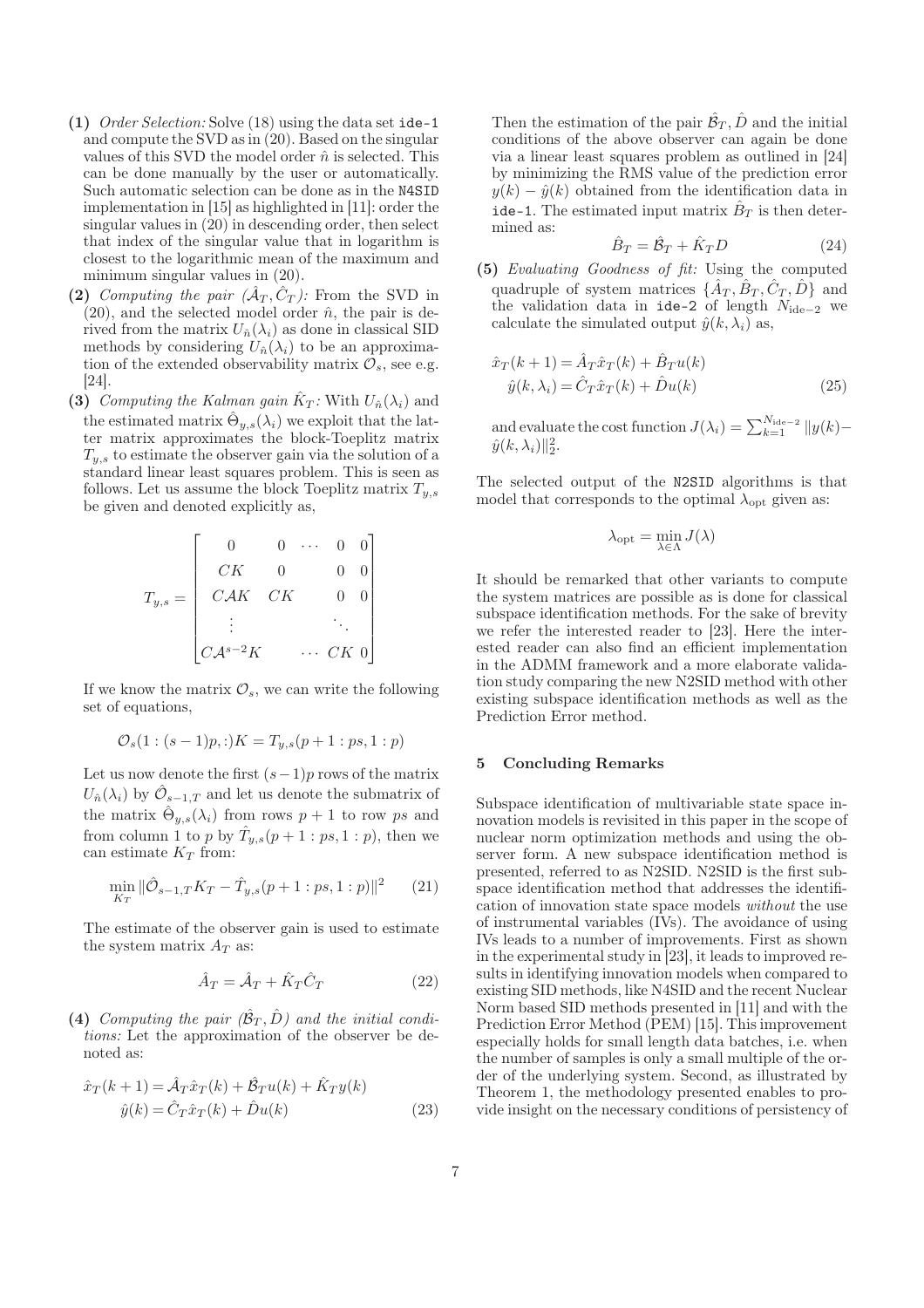excitation of the input on the existance of a unique solution. Finally, the new N2SID methodology will enable to address other interesting identification problems in a subspace identification framework, such as the identification of distributed systems as shown in [25, 26, 27].

Acknowledgement: The authors kindly acknowledge Mr. Baptiste Sinquin from the Ecole Centrale Lyon for his help in a preliminary matlab comparison study with N2SID during his internship at the Delft Center for Systems and Control under the supervision of Prof. M. Verhaegen. Also the discussions with Dr. Chengpu Yu of the Delft Center for Systems and Control on the topic of Theorem 1 are very much appreciated.

# References

- [1] S. Boyd, N. Parikh, E. Chu, B. Peleato, and J. Eckstein. Distributed optimization and statistical learning via the alternating direction method of multipliers. *Foundations and Trends in Machine Learning*, 3(1):1-122, 2011. Michael Jordan, Editor in Chief.
- [2] B. De Moor, P. De Gersem, B. De Schutter, and W. Favoreel. DAISY: A database for the identification of systems. *Journal A: Special Issue on CACSD (Computer Aided COntrol System Design)*, 38(3):4– 5, Sep. 1997.
- [3] M. Fazel. *Matrix Rank Minimization with Applications*. PhD thesis, Stanford University, 2002.
- [4] M. Fazel, H. Hindi, and S. Boyd. A rank minimization heuristic with application to minimum order system approximation. In *Proceedings of the American Control Conference*, pages 4734–4739, 2001.
- [5] M. Fazel, T. K. Pong, D. Sun, and P. Tseng. Hankel matrix rank minimization with applications to system identification and realization. *SIAM Journal on Matrix Analysis and Applications*, 34(3):946– 977, 2013.
- [6] G. H. Golub and Ch. F. van Loan. *Matrix Computations*. The Johns Hopkins University Press, Baltimore, Maryland, 1996. Third Edition.
- [7] A. Hansson, Z. Liu, and L. Vandenberghe. Subspace system identification via weighted nuclear norm optimization. In *Proceedings of the 51st IEEE Conference on Decision and Control*, pages 3439–3444, 2012.
- [8] B. S. He, H. Yang, and S. L. Wang. Alternating direction method with self adaptive penalty parameters for monotone variational inequalities. *Journal of Optimization Theory and Applications*, 106(2):337-356, 2000.
- [9] M. Jansson and B. Wahlberg. On consistency of subspace methods for system identification. *Automatica*, 34(12):1507-1519, 1998.
- [10] W.E. Larimore. Canonical variate analysis in identification, filtering, and adaptive control. In *Proceedings of the 29th IEEE Conference on Decision and Control, 1990*, pages 596–604 vol.2, 1990.
- [11] Z. Liu, A. Hansson, and L. Vandenberghe. Nuclear norm system identification with missing inputs and outputs. *Systems & Control Letters*, 62:605–612, 2013.
- [12] Z. Liu and L. Vandenberghe. Interior-point method for nuclear norm approximation with application to system identification. *SIAM Journal on Matrix Analysis and Applications*, 31(3):1235–1256, 2009.
- [13] Z. Liu and L. Vandenberghe. Semidefinite programming methods for system realization and identification. In *Proceedings of the Joint 48th IEEE Conference on Decision and Control and 28th Chinese Control Conference*, pages 4676–4681, 2009.
- [14] Z. Liu and L. Vandenberghe. Interior-point method for nuclear norm approximation with application to system identification. *SIAM Journal on Matrix Analysis and Applications*, 31(3):1235–1256, 2010.
- [15] L. Ljung. *System Identification Toolbox for use with* Matlab*. Version 7.* The MathWorks, Inc, Natick, MA, 7th edition, 2007.
- [16] K. Mohan and M. Fazel. Reweighted nuclear norm minimization with application to system identification. In *Proceedings of American Control Conference*, pages 2953–2959, 2010.
- [17] T. Roh and L. Vandenberghe. Discrete transforms, semi-definite programming, sum-of-squares representations of nonnegative polynomials. *SIAM Journal on Optimization*, 16(4):939–964, 2006.
- [18] R.S. Smith. Frequency domain subspace identification using nuclear norm minimization and hankel matrix realizations. *IEEE-TAC*, 59(11):2886 – 2896, 2012.
- [19] R.S. Smith. Nuclear norm minimization methods for frequency domain subspace identification. In *Proceedings of the American Control Conference*, pages 2689 – 2694, 2012.
- [20] P. Van Overschee and B. De Moor. N4SID: Subspace algorithms for the identification of combined deterministic-stochastic systems. *Automatica*, 30(1):75 – 93, 1994.
- [21] M. Verhaegen. Identification of the deterministic part of mimo state space models given in innovations form from input-output data. *Automatica*,  $30(1):61 - 74, 1994.$
- [22] M. Verhaegen and A. Hansson. Nuclear norm subspace identification (N2SID) for short data batches. In *Proceedings of the 19th World Congress IFAC*, pages 9528–9533, Cape Town, South Africa, 2014.
- [23] M. Verhaegen and A. Hansson. N2SID: Nuclear norm subspace identification. *CoRR*, abs/1401.4273, 2015.
- [24] M. Verhaegen and V. Verdult. *Filtering and Identification: A Least Squares Approach*. Cambridge University Press, 2007.
- [25] C. Yu and M. Verhaegen. *Local Subspace Identification of Distributed Homogeneous Systems with General Interconnection Patterns*. IFAC Symposium SYSID, Beijing, pp. 585–589, 2015.
- [26] C. Yu, M. Verhaegen and A. Hansson. *Subspace*